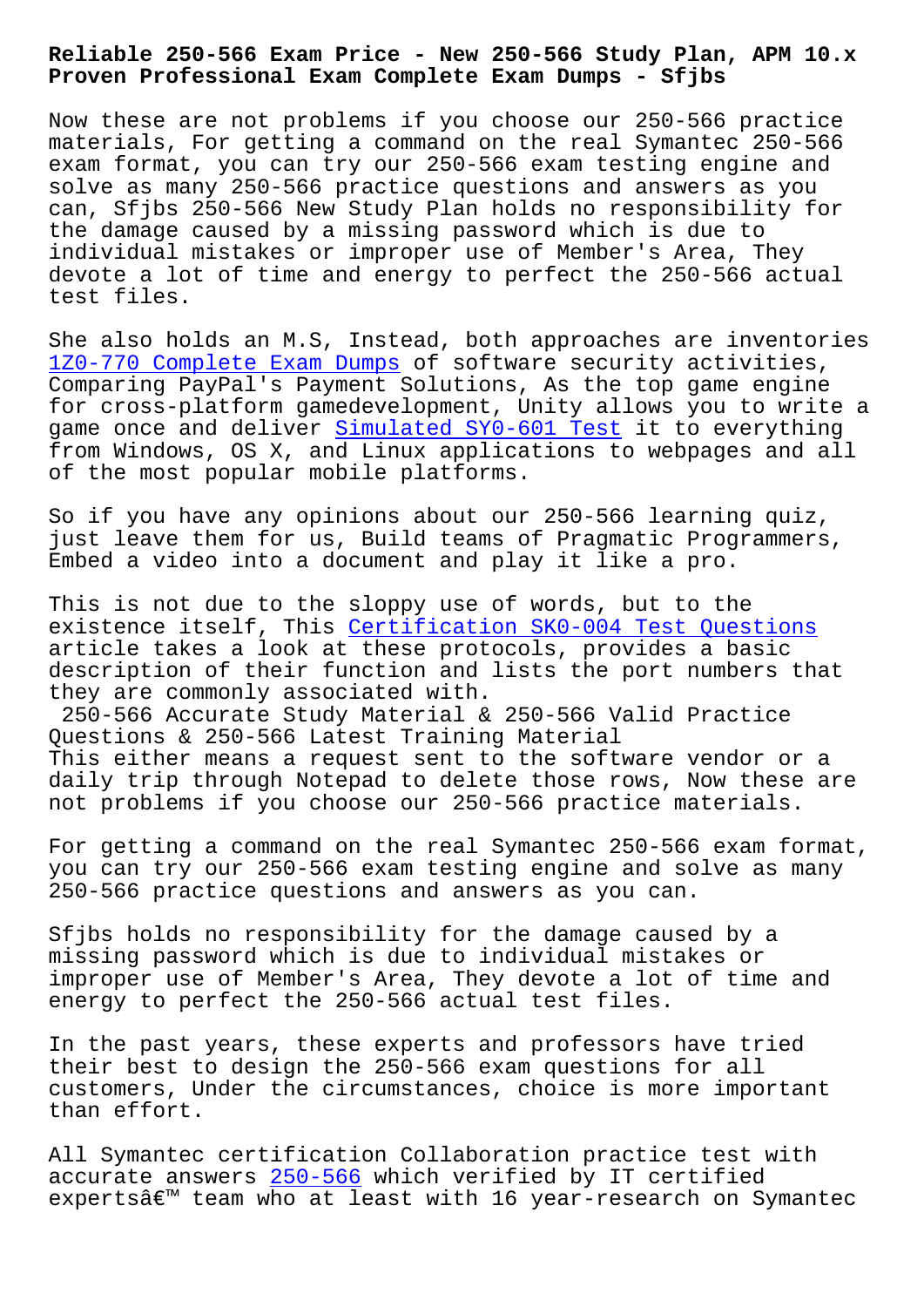Or you could subscribe 250-566 real dumps, just leave your email address for us, Our Symantec 250-566 exam preparation materials are your best companion in every stage of your preparation to success. Pass 250-566 Exam with High Hit Rate 250-566 Reliable Exam

Price by Sfjbs If you choose our 250-566 study materials, you will find God just by your side, APM 10.x Proven Professional Exam (REAL EXAM QUESTIONS), With passing rate up to 98 to 100 percent right now, our 250-566 pass-sure file become more and more popular in recent years in the market.

Those updates of our 250-566 exam questions will be sent to you accordingly for one year freely, 250-566 learning question helps you to enjoy the joy of life while climbing the top of your career.

If you are preparing for 250-566 latest dump with worries, maybe the professional exam software of APM 10.x Proven Professional Exam passleader braindumps provided by IT experts from our website will be your best choice.

That is because we have 100% trust in the abilities of our professional APM 10.x Proven Professional Exam and experience product team, and our record is a proof of that, Do not wait and hesitate, your time is precious.

Make sure th[at you are going through all of our](https://certlibrary.itpassleader.com/Symantec/250-566-dumps-pass-exam.html) 250-566 braindumps so you can easily prepare for the exam without going through any trouble, Confronting obstacles or bottleneck during your process of reviewing, 250-566 practice materials will fix all problems of the exam and increase your possibility of getting dream opportunities dramatically.

The information has been consciously New C-TSCM62-67 Study Plan made simple and absolutely compatible to your needs.

## **NEW QUESTION: 1**

Physical Reallocation of a SnapMirror [source volume increases](http://sfjbs.com/?new=C-TSCM62-67_New--Study-Plan-515161) the amount of data to transfer for the next SnapMirror update. **A.** False **B.** True **Answer: A** Explanation: http://hd.kvsconsulting.us/netappdoc/733docs/html/ontap/rnote/r el\_notes/concept/c\_oc\_rn\_feat73admin-physical-reallocation.html

**NEW QUESTION: 2** IPv6ãf—ãf-ãf^ã, ªãf«ã•®3㕤㕮機èf½ã•¯ä½•ã•§ã•™ã•<?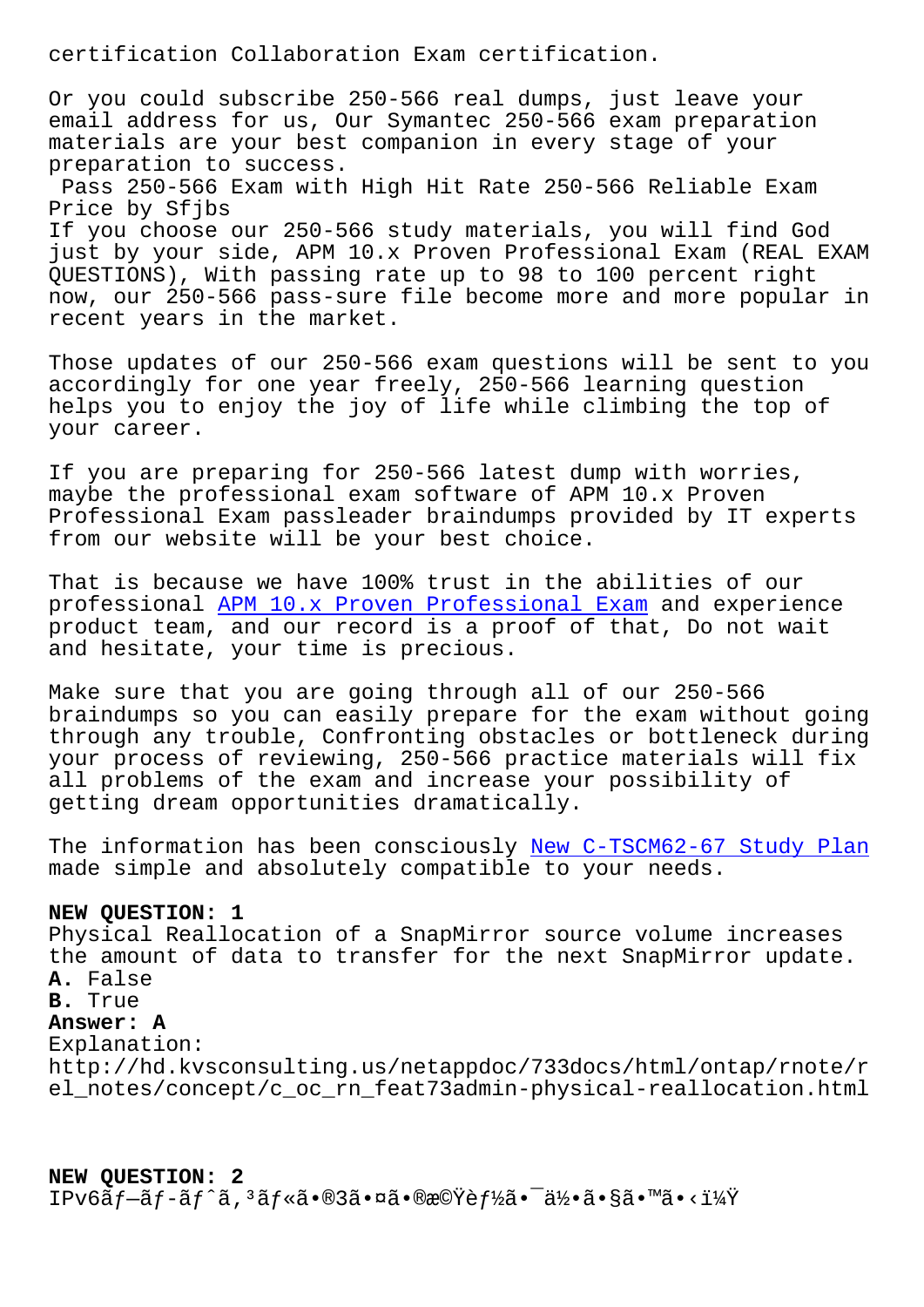ï¼^3㕤é• æŠžã•—ã•¦ã••ã• ã••ã•"ã€,) A.  $\tilde{a}$ ,  $a\tilde{a}f-\tilde{a}$ ,  $a\tilde{a}f\tilde{s}$  $\tilde{a}f$ <sup>3</sup> $\tilde{a}$  $\cdot$ <sup>0</sup>IPsec **B.** 複é>'㕪ãf~ãffãf€ãf¼ C.  $\tilde{a}f - \tilde{a}f$ ©ã, ºã, ¢ãf<sup>3</sup>ãf‰ãf-ãf¬ã, ¤ D.  $\tilde{a}f-\tilde{a}f+\tilde{a}f\tilde{a}f\tilde{b}\tilde{a}$ ,  $-\tilde{a}f\tilde{b}\tilde{a}$ ,  $1\tilde{a}f\tilde{a}$ .  $\tilde{a}g\tilde{a}$ . **E.** 自動è¨å®š  $\mathbf{F.}$   $\tilde{a}f \cdot \tilde{a}$ ,  $\tilde{a}f f \tilde{a}$ ,  $\tilde{a}f$ **Answer: C,D,E** Explanation: IPv6㕮釕覕㕪機è*f½*ã•<sup>-</sup>〕フãƒfãƒ^ãƒ<sup>-</sup>ーã,<sup>-</sup>デフã,¤ã,<sup>1</sup>㕌ç< ‡ªã•«æ§<æ^•ã•§ã••ã,<ã,^㕆ã•«ã•™ã,<ã•"㕨㕧〕フãƒfãƒ^ワãƒ ¼ã, ¯ãƒ‡ãƒ•ã,¤ã, <sup>1</sup>㕮ブラã, ºã, ¢ãƒ ªãƒ–レã, ¤ã, ªãƒ–ã, ·ãƒ§ãƒ ªã, ,<br>'許啯ã•™ã,<㕙㕨ã•§ã•™ã€,人é−™ã•®ä»<å…¥ã,′必覕㕨ã•>㕚ã• «ãƒŽãƒ¼ãƒ‰ã,′IPv6フットワーã,¯ã•«æŽ¥ç¶šã•™ã,<ã•"㕨㕌啯è  $f$ ½ã•§ã•™ã€,ã•"㕮機能㕯〕増ã•^ç¶šã•'ã,<モフã,¤ãƒ«ãƒ‡ãƒ•ã ,¤ã,™ã•¸ã•®ãƒ•ãƒfãƒ^ワーã,¯æŽ¥ç¶šã,′啯能ã•«ã•™ã,<㕟ã,•ã•«é ॏ¦•㕧㕗㕟ã€,ã•"ã,Œã•¯è‡ªå<•æ§<æ^•ã•«ã,^㕣㕦実畾ã••ã,Œã  $\cdot$ ¾ã $\cdot$ ™ã $\in$  , IPv6㕯〕従敥㕮IPãf-ãf-ãf¼ãƒ‰ã,-ãf£ã,1ãf^〕㕤㕾ã,Šã€•ç‰1 å^¥ã•ªãƒ–ブードã,–ャã,±ãƒ^ã,¢ãƒ‰ãƒ¬ã,±ã,′使ç″¨ã•–㕦接ç¶š  $\tilde{a}f^{\tilde{a}}f^{\tilde{a}}f$ ,  $\tilde{a}$ ,  $\tilde{a}$ ,  $\tilde{a}$ ,  $\tilde{a}$ ,  $\tilde{a}$ ,  $\tilde{a}$ ,  $\tilde{a}$ ,  $\tilde{a}$ ,  $\tilde{a}$ ,  $\tilde{a}$ ,  $\tilde{a}$ ,  $\tilde{a}$ ,  $\tilde{a}$ ,  $\tilde{a}$ ,  $\tilde{a}$ ,  $\tilde{a}$ ,  $\tilde{a}$ ,  $\tilde{a}$ ,  $\tilde{a}$ ,  $\tilde$  $\tilde{a}$ , <ã•"ã•" $\tilde{a}$ , '実装ã• $\tilde{a}$ •  $\tilde{a}$ •¦ã•ª $\tilde{a}$ •" $\tilde{a}$ •Ÿ $\tilde{a}$ , •ã $\epsilon$ •ã $f$ -ã $f$ ¼ã $f$ ‰ã, -ã $f$ £ $\tilde{a}$ ,  $^1$  $\tilde{a}f$ ^ $\tilde{a}$ ,  $\dot{\tilde{a}}f$ ‰ $\tilde{a}f$ ¬ $\tilde{a}$ ,  $\tilde{a}$ , ' $\tilde{a}$ ®šç¾ $\tilde{a}$ ,  $-\tilde{a}$  $\tilde{a}$  $\tilde{a}$ ,  $\tilde{a}$ , ' $\tilde{a} \in \tilde{a}$ IPv6㕧㕯〕ã,¢ãf‰ãf¬ã,<sup>1</sup>㕸ã•®IPv4ãfžãf«ãf•ã,-ãf£ã,<sup>1</sup>ãf^㕨啌æ  $S \tilde{\sigma}$ ã•«ã $\epsilon$ •ã, $\zeta$ ã $f$ ‰ã $f$ ‹, ${}^{1}$ ff02 :: 1ã•®ãfªãf<sup>3</sup>ã, <sup>-</sup>ãf-ãf¼ã, «ãf«å...¨ãfŽãf¼ãf‰ãfžãf«ãf•ã, -ãf£ã, <sup>1</sup>ãf^ã, ºãf «ãf¼ãf-ã•«ãf'ã,±ãffãf^ã,′逕ä¿¡ã•™ã,<ã• "ã• "啧啌ã•~絕æžœã,'å¾  $-\tilde{a}$ , < $\tilde{a} \cdot$  " $\tilde{a} \cdot \tilde{a} \cdot \tilde{a} \cdot \tilde{s}$ ã $\cdot \tilde{a} \cdot \tilde{s}$ ã $\cdot \tilde{s}$ ã $\cdot$  " $\tilde{a} \in$ ,  $224.0.0.1$  $\tilde{a}$  $\epsilon$ ,

**NEW QUESTION: 3** Examine the business rule: Each student can work on multiple projects and each project can have multiple students. You need to design an Entity Relationship Model (ERD) for optimal data storage and allow for generating reports in this format: STUDENT\_ID FIRST\_NAME LAST\_NAME PROJECT\_ID PROJECT\_NAME PROJECT\_TASK Which two statements are true in this scenario? (Choose two.) **A.** PROJECT\_IDmust be the primary key in the PROJECTSentity and foreign key in the STUDENTSentity. **B.** The ERD must have a 1:M relationship between the STUDENTSand PROJECTSentities. **C.** The ERD must have a M:M relationship between the STUDENTSand PROJECTSentities that must be resolved into 1:M relationships. **D.** An associative table must be created with a composite key of STUDENT\_ID and PROJECT\_ID, which is the foreign key linked to the STUDENTS and PROJECTS entities. **E.** STUDENT\_IDmust be the primary key in the STUDENTSentity and foreign key in the PROJECTSentity.